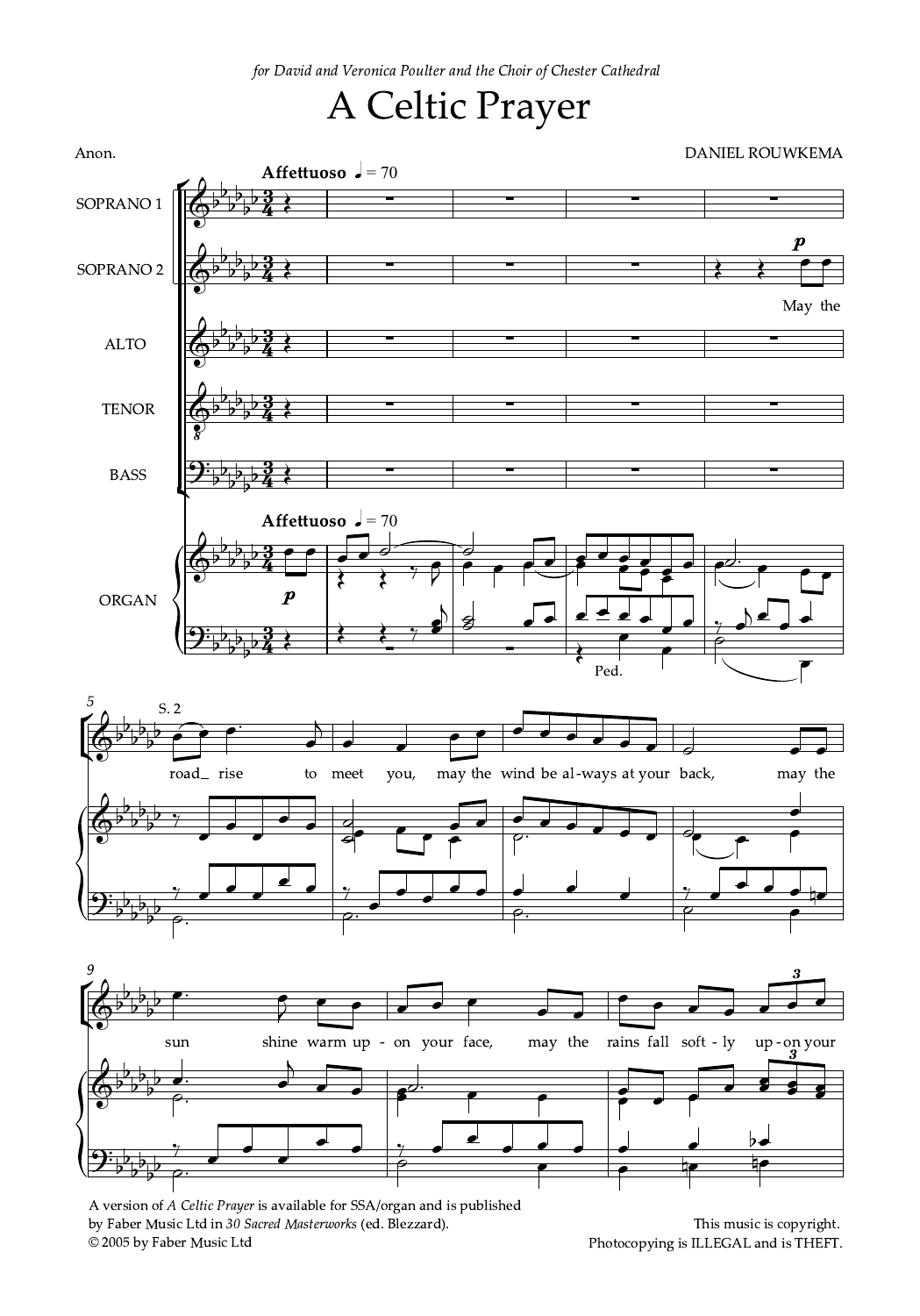



 $\overline{\mathbf{4}}$